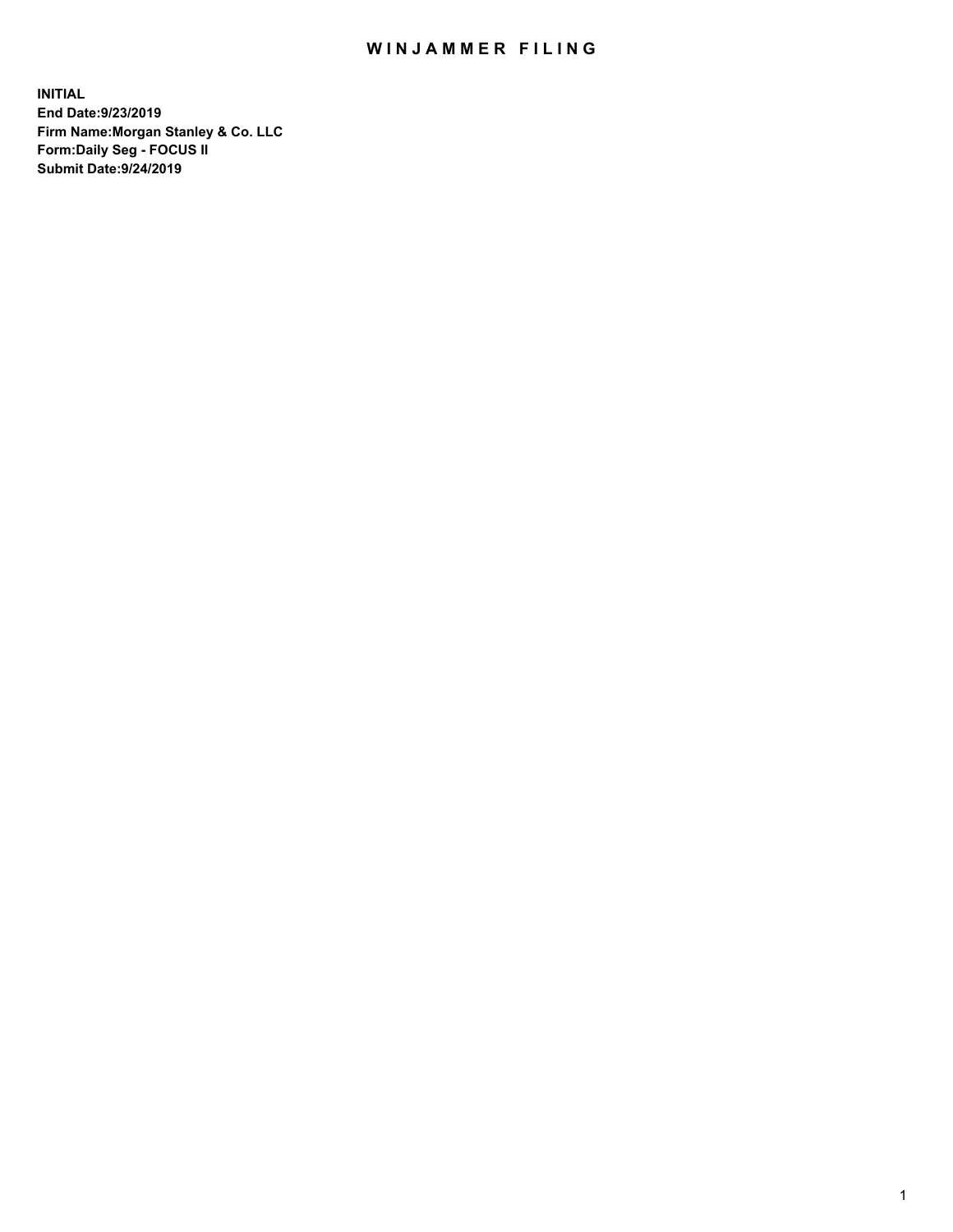**INITIAL End Date:9/23/2019 Firm Name:Morgan Stanley & Co. LLC Form:Daily Seg - FOCUS II Submit Date:9/24/2019 Daily Segregation - Cover Page**

| Name of Company                                                                                                                                                                                                                                                                                                                | Morgan Stanley & Co. LLC                               |
|--------------------------------------------------------------------------------------------------------------------------------------------------------------------------------------------------------------------------------------------------------------------------------------------------------------------------------|--------------------------------------------------------|
| <b>Contact Name</b>                                                                                                                                                                                                                                                                                                            | <b>Ikram Shah</b>                                      |
| <b>Contact Phone Number</b>                                                                                                                                                                                                                                                                                                    | 212-276-0963                                           |
| <b>Contact Email Address</b>                                                                                                                                                                                                                                                                                                   | lkram.shah@morganstanley.com                           |
| FCM's Customer Segregated Funds Residual Interest Target (choose one):<br>a. Minimum dollar amount: ; or<br>b. Minimum percentage of customer segregated funds required:% ; or<br>c. Dollar amount range between: and; or<br>d. Percentage range of customer segregated funds required between:% and%.                         | 235,000,000<br><u>0</u><br><u>0 0</u><br>0 Q           |
| FCM's Customer Secured Amount Funds Residual Interest Target (choose one):<br>a. Minimum dollar amount: ; or<br>b. Minimum percentage of customer secured funds required:%; or<br>c. Dollar amount range between: and; or<br>d. Percentage range of customer secured funds required between:% and%.                            | 140,000,000<br><u>0</u><br><u>00</u><br>0 <sub>0</sub> |
| FCM's Cleared Swaps Customer Collateral Residual Interest Target (choose one):<br>a. Minimum dollar amount: ; or<br>b. Minimum percentage of cleared swaps customer collateral required:% ; or<br>c. Dollar amount range between: and; or<br>d. Percentage range of cleared swaps customer collateral required between:% and%. | 92,000,000<br><u>0</u><br><u>00</u><br>0 <sup>0</sup>  |

Attach supporting documents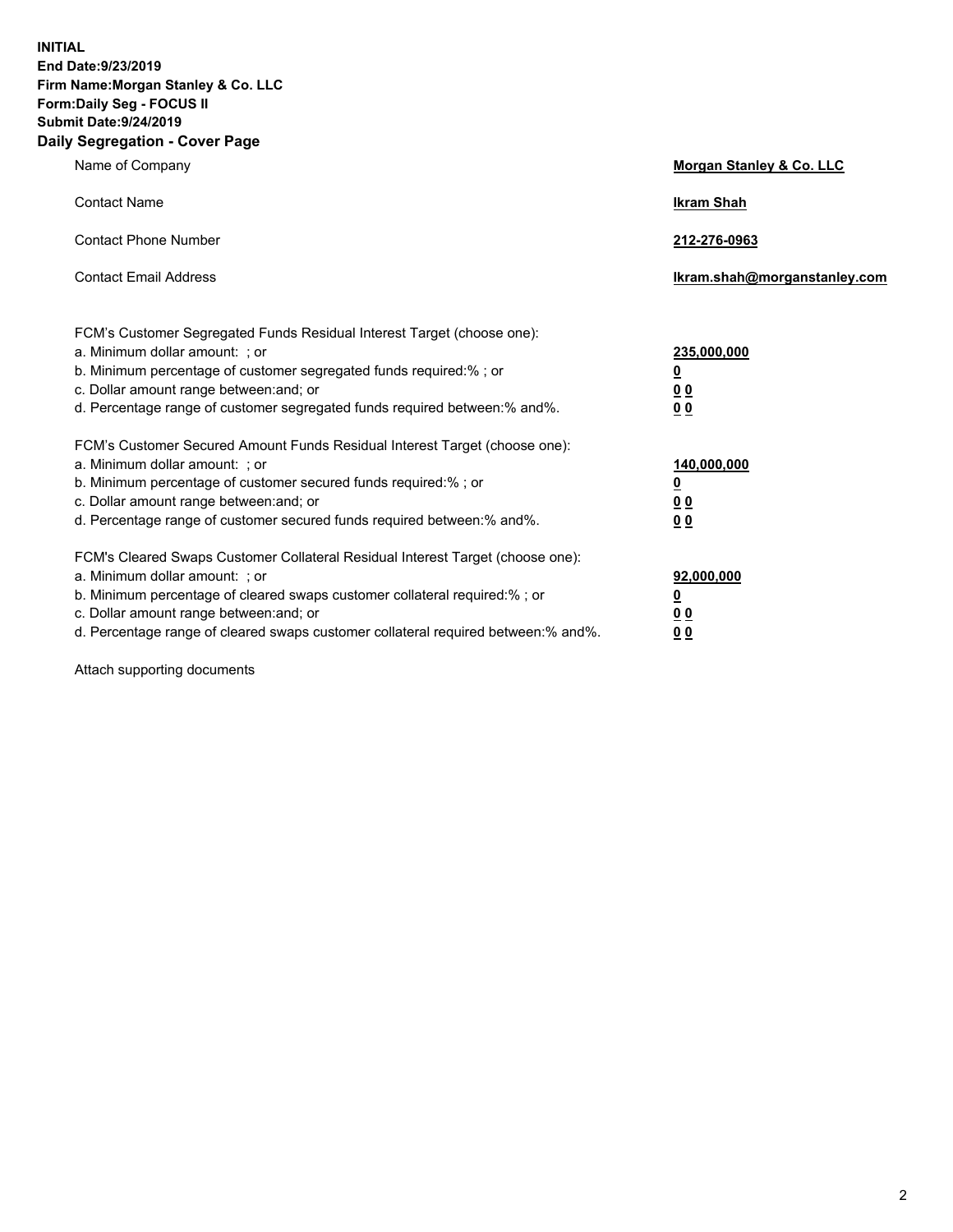## **INITIAL End Date:9/23/2019 Firm Name:Morgan Stanley & Co. LLC Form:Daily Seg - FOCUS II Submit Date:9/24/2019 Daily Segregation - Secured Amounts**

|     | Foreign Futures and Foreign Options Secured Amounts                                         |                                   |
|-----|---------------------------------------------------------------------------------------------|-----------------------------------|
|     | Amount required to be set aside pursuant to law, rule or regulation of a foreign            | $0$ [7305]                        |
|     | government or a rule of a self-regulatory organization authorized thereunder                |                                   |
| 1.  | Net ledger balance - Foreign Futures and Foreign Option Trading - All Customers             |                                   |
|     | A. Cash                                                                                     | 2,891,020,401 [7315]              |
|     | B. Securities (at market)                                                                   | 2,304,918,710 [7317]              |
| 2.  | Net unrealized profit (loss) in open futures contracts traded on a foreign board of trade   | 124,793,466 [7325]                |
| 3.  | Exchange traded options                                                                     |                                   |
|     | a. Market value of open option contracts purchased on a foreign board of trade              | 33,478,953 [7335]                 |
|     | b. Market value of open contracts granted (sold) on a foreign board of trade                | $-30,090,812$ [7337]              |
| 4.  | Net equity (deficit) (add lines 1.2. and 3.)                                                | 5,324,120,718 [7345]              |
| 5.  | Account liquidating to a deficit and account with a debit balances - gross amount           | 100,123,318 [7351]                |
|     | Less: amount offset by customer owned securities                                            | -99,655,863 [7352] 467,455 [7354] |
| 6.  | Amount required to be set aside as the secured amount - Net Liquidating Equity              | 5,324,588,173 [7355]              |
|     | Method (add lines 4 and 5)                                                                  |                                   |
| 7.  | Greater of amount required to be set aside pursuant to foreign jurisdiction (above) or line | 5,324,588,173 [7360]              |
|     | 6.                                                                                          |                                   |
|     | FUNDS DEPOSITED IN SEPARATE REGULATION 30.7 ACCOUNTS                                        |                                   |
| 1.  | Cash in banks                                                                               |                                   |
|     | A. Banks located in the United States                                                       | 191,772,229 [7500]                |
|     | B. Other banks qualified under Regulation 30.7                                              | 676,813,429 [7520] 868,585,658    |
|     |                                                                                             | [7530]                            |
| 2.  | Securities                                                                                  |                                   |
|     | A. In safekeeping with banks located in the United States                                   | 573,789,498 [7540]                |
|     | B. In safekeeping with other banks qualified under Regulation 30.7                          | 0 [7560] 573,789,498 [7570]       |
| 3.  | Equities with registered futures commission merchants                                       |                                   |
|     | A. Cash                                                                                     | 9,825,933 [7580]                  |
|     | <b>B.</b> Securities                                                                        | $0$ [7590]                        |
|     | C. Unrealized gain (loss) on open futures contracts                                         | 839,570 [7600]                    |
|     | D. Value of long option contracts                                                           | $0$ [7610]                        |
|     | E. Value of short option contracts                                                          | 0 [7615] 10,665,503 [7620]        |
| 4.  | Amounts held by clearing organizations of foreign boards of trade                           |                                   |
|     | A. Cash                                                                                     |                                   |
|     |                                                                                             | $0$ [7640]                        |
|     | <b>B.</b> Securities                                                                        | $0$ [7650]                        |
|     | C. Amount due to (from) clearing organization - daily variation                             | $0$ [7660]                        |
|     | D. Value of long option contracts                                                           | $0$ [7670]                        |
|     | E. Value of short option contracts                                                          | 0 [7675] 0 [7680]                 |
| 5.  | Amounts held by members of foreign boards of trade                                          |                                   |
|     | A. Cash                                                                                     | 2,203,633,640 [7700]              |
|     | <b>B.</b> Securities                                                                        | 1,731,129,212 [7710]              |
|     | C. Unrealized gain (loss) on open futures contracts                                         | 123,953,896 [7720]                |
|     | D. Value of long option contracts                                                           | 33,478,953 [7730]                 |
|     | E. Value of short option contracts                                                          | -30,090,812 [7735] 4,062,104,889  |
|     |                                                                                             | [7740]                            |
| 6.  | Amounts with other depositories designated by a foreign board of trade                      | $0$ [7760]                        |
| 7.  | Segregated funds on hand                                                                    | $0$ [7765]                        |
| 8.  | Total funds in separate section 30.7 accounts                                               | 5,515,145,548 [7770]              |
| 9.  | Excess (deficiency) Set Aside for Secured Amount (subtract line 7 Secured Statement         | 190,557,375 [7380]                |
|     | Page 1 from Line 8)                                                                         |                                   |
| 10. | Management Target Amount for Excess funds in separate section 30.7 accounts                 | 140,000,000 [7780]                |
| 11. | Excess (deficiency) funds in separate 30.7 accounts over (under) Management Target          | 50,557,375 [7785]                 |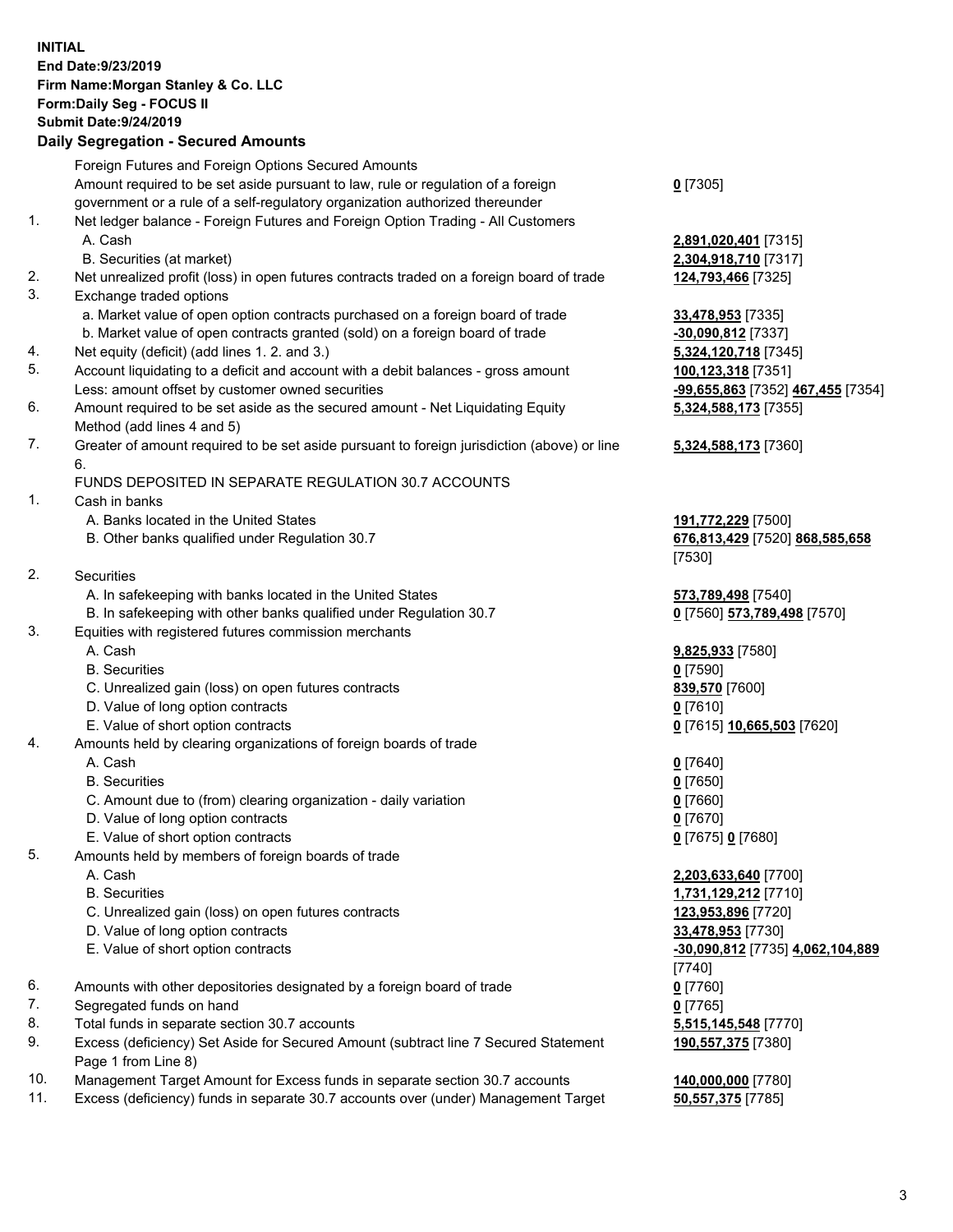**INITIAL End Date:9/23/2019 Firm Name:Morgan Stanley & Co. LLC Form:Daily Seg - FOCUS II Submit Date:9/24/2019 Daily Segregation - Segregation Statement** SEGREGATION REQUIREMENTS(Section 4d(2) of the CEAct) 1. Net ledger balance A. Cash **12,362,843,632** [7010] B. Securities (at market) **6,445,372,114** [7020] 2. Net unrealized profit (loss) in open futures contracts traded on a contract market **-868,263,818** [7030] 3. Exchange traded options A. Add market value of open option contracts purchased on a contract market **465,567,480** [7032] B. Deduct market value of open option contracts granted (sold) on a contract market **-312,363,416** [7033] 4. Net equity (deficit) (add lines 1, 2 and 3) **18,093,155,992** [7040] 5. Accounts liquidating to a deficit and accounts with debit balances - gross amount **329,710,508** [7045] Less: amount offset by customer securities **-329,145,758** [7047] **564,750** [7050] 6. Amount required to be segregated (add lines 4 and 5) **18,093,720,742** [7060] FUNDS IN SEGREGATED ACCOUNTS 7. Deposited in segregated funds bank accounts A. Cash **4,911,844,961** [7070] B. Securities representing investments of customers' funds (at market) **0** [7080] C. Securities held for particular customers or option customers in lieu of cash (at market) **708,423,479** [7090] 8. Margins on deposit with derivatives clearing organizations of contract markets A. Cash **6,825,744,487** [7100] B. Securities representing investments of customers' funds (at market) **0** [7110] C. Securities held for particular customers or option customers in lieu of cash (at market) **5,736,948,635** [7120] 9. Net settlement from (to) derivatives clearing organizations of contract markets **31,308,414** [7130] 10. Exchange traded options A. Value of open long option contracts **465,567,480** [7132] B. Value of open short option contracts **-312,363,416** [7133] 11. Net equities with other FCMs A. Net liquidating equity **12,425,919** [7140] B. Securities representing investments of customers' funds (at market) **0** [7160] C. Securities held for particular customers or option customers in lieu of cash (at market) **0** [7170] 12. Segregated funds on hand **0** [7150] 13. Total amount in segregation (add lines 7 through 12) **18,379,899,959** [7180] 14. Excess (deficiency) funds in segregation (subtract line 6 from line 13) **286,179,217** [7190] 15. Management Target Amount for Excess funds in segregation **235,000,000** [7194]

16. Excess (deficiency) funds in segregation over (under) Management Target Amount Excess

**51,179,217** [7198]